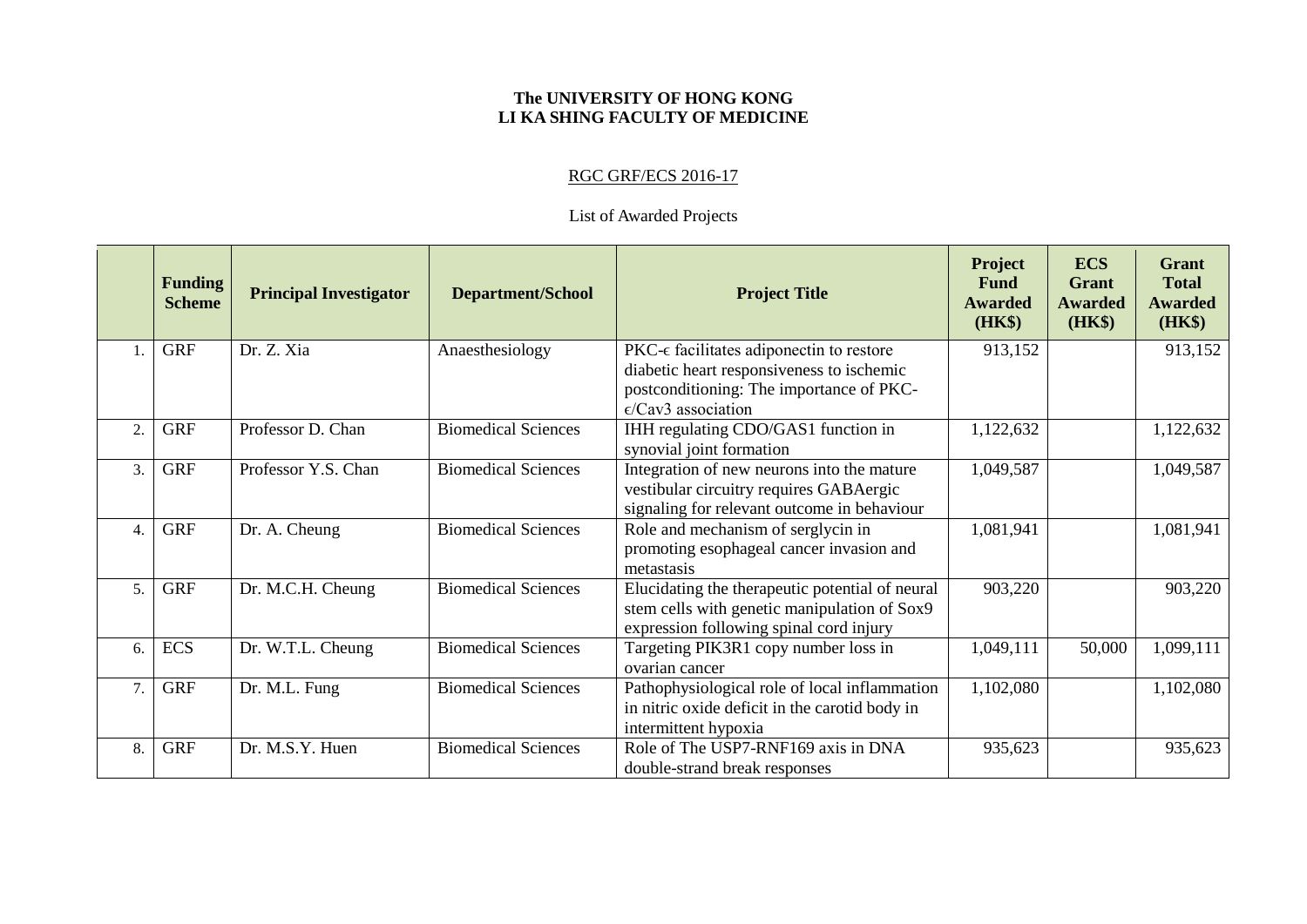| 9.  | <b>GRF</b>       | Dr. K.O. Lai          | <b>Biomedical Sciences</b> | Investigating the role of the kinesin motor<br>KIF5B in dendritic mRNA trafficking in<br>neurons                                                                  | 1,233,067 |         | 1,233,067 |
|-----|------------------|-----------------------|----------------------------|-------------------------------------------------------------------------------------------------------------------------------------------------------------------|-----------|---------|-----------|
| 10. | <b>GRF</b>       | Dr. S.W.C. Lai        | <b>Biomedical Sciences</b> | Reversible microcircuitry of fear learning and<br>unlearning in the mouse auditory cortex                                                                         | 1,030,217 |         | 1,030,217 |
| 11. | <b>ECS</b>       | Dr. C.W. Lee          | <b>Biomedical Sciences</b> | Spatiotemporal regulation of actin monomers<br>for promoting membrane protrusions in<br>axonal growth, guidance and regeneration                                  | 1,095,395 | 50,000  | 1,145,395 |
| 12. | <b>ECS</b>       | Dr. L.W. Lim          | <b>Biomedical Sciences</b> | Memory and cognitive enhancement by<br>electrical stimulation in experimental animal<br>models of dementia: In search of brain targets<br>and mechanisms          | 1,331,751 | 50,000  | 1,381,751 |
| 13. | <b>GRF</b>       | Dr. S.K.Y. Ma         | <b>Biomedical Sciences</b> | Role of PRMT6 in regulating cancer and<br>stemness properties in hepatocellular<br>carcinoma                                                                      | 963,484   |         | 963,484   |
| 14. | <b>GRF</b>       | Dr. C. Qian           | <b>Biomedical Sciences</b> | New Mechanistic Insights into DNMT1-<br>mediated maintenance DNA methylation                                                                                      | 1,154,550 |         | 1,154,550 |
| 15. | <b>GRF</b>       | Dr. J.A. Tanner       | <b>Biomedical Sciences</b> | Expanding the functional repertoire of nucleic<br>acid aptamers by fluorescence-activated<br>droplet sorting                                                      | 1,081,775 |         | 1,081,775 |
| 16. | <b>GRF</b>       | Dr. G.L. Tipoe        | <b>Biomedical Sciences</b> | Defining the protective functional role of<br>cyclooxygenase-1 in acute and chronic liver<br>diseases                                                             | 1,022,514 |         | 1,022,514 |
| 17. | <b>GRF</b>       | Dr. C.M. Tsang        | <b>Biomedical Sciences</b> | The importance of EBV miR-BARTs in<br>promoting the in vivo tumor growth of<br>nasopharyngeal carcinoma by managing<br>apoptotic responses under metabolic stress | 1,393,740 |         | 1,393,740 |
| 18. | $G\overline{RF}$ | Professor G.S.W. Tsao | <b>Biomedical Sciences</b> | Immortalization of nasopharyngeal epithelial<br>cells by the EBV-encoded LMP1                                                                                     | 1,256,240 |         | 1,256,240 |
| 19. | <b>GRF</b>       | Professor M.H. Sham   | <b>Biomedical Sciences</b> | The roles of N-Myc, Sufu and Gli genes in<br>regulating the dynamic progression of<br>mammalian cochlear hair cell differentiation                                | 1,222,625 |         | 1,222,625 |
| 20. | <b>ECS</b>       | Dr. S.L. Wong         | <b>Biomedical Sciences</b> | High-throughput discovery of combination<br>therapies by CombiGEM-CRISPR                                                                                          | 1,465,200 | 100,000 | 1,565,200 |
| 21. | <b>GRF</b>       | Dr. Z. Zhou           | <b>Biomedical Sciences</b> | SIRT6 deacetylates p53 to modulate cellular<br>senescence and aging                                                                                               | 1,141,440 |         | 1,141,440 |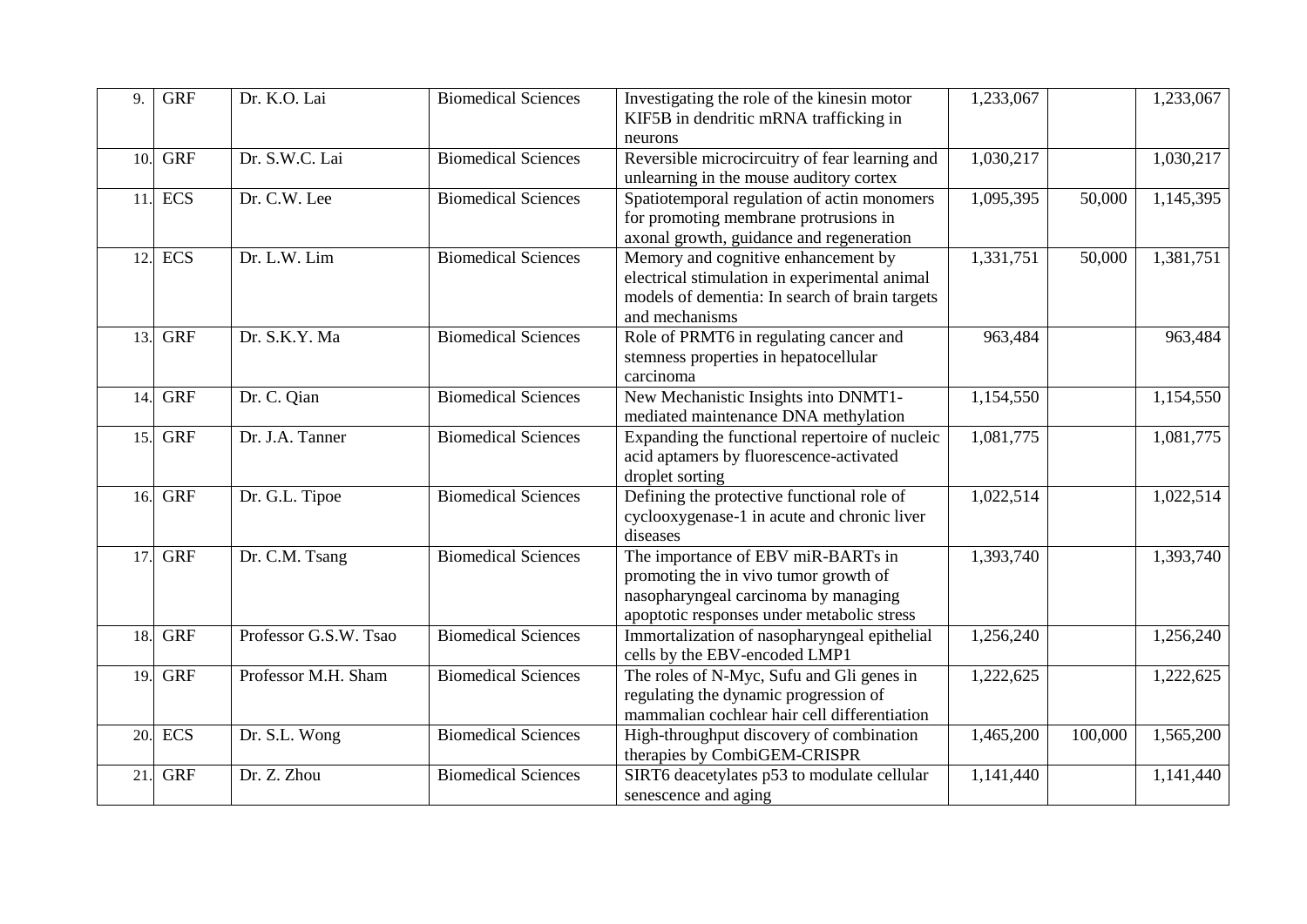| 22. | <b>GRF</b> | Dr. H. Chen           | <b>Chinese Medicine</b>  | The latent $TGF-\beta$ protects against diabetic | 1,052,563 | 1,052,563            |
|-----|------------|-----------------------|--------------------------|--------------------------------------------------|-----------|----------------------|
|     |            |                       |                          | kidney disease via GARP-latent TGF-β             |           |                      |
|     |            |                       |                          | mediated anti-inflammation: mechanism and        |           |                      |
|     |            |                       |                          | therapeutic potential                            |           |                      |
| 23. | <b>GRF</b> | Dr. Y. Feng           | <b>Chinese Medicine</b>  | Inhibitory effect of geniposide on               | 669,636   | 669,636              |
|     |            |                       |                          | hepatocellular carcinoma: the role of Hiwi       |           |                      |
| 24. | <b>GRF</b> | Dr. J. Rong           | <b>Chinese Medicine</b>  | ω-Alkynyl arachidonic acid induces anti-         | 1,088,950 | 1,088,950            |
|     |            |                       |                          | inflammatory M2 polarization of                  |           |                      |
|     |            |                       |                          | macrophages in acute myocardial infarction       |           |                      |
|     |            |                       |                          | via regulating the cross-talk between PKM2,      |           |                      |
|     |            |                       |                          | iNOS and HIF- $1\alpha$                          |           |                      |
| 25. | <b>GRF</b> | Dr. A.K.L. Cheung     | <b>Clinical Oncology</b> | Elucidation of the role of Epstein-Barr Virus    | 1,054,087 | 1,054,087            |
|     |            |                       |                          | in modulating DNA damage repair and              |           |                      |
|     |            |                       |                          | cancer-associating signaling pathways via        |           |                      |
|     |            |                       |                          | bivalent H3K4me3 and H3K27me3 histone            |           |                      |
|     |            |                       |                          | modifications in nasopharyngeal epithelial       |           |                      |
|     |            |                       |                          | and cancer cells                                 |           |                      |
| 26. | <b>GRF</b> | Professor X. Guan     | <b>Clinical Oncology</b> | Characterization of the suppressive effects of   | 1,086,454 | 1,086,454            |
|     |            |                       |                          | ANG3 on cancer growth, metastasis and            |           |                      |
|     |            |                       |                          | angiogenesis in hepatocellular carcinoma         |           |                      |
| 27. | <b>GRF</b> | Dr. H.C.C. Chang      | Diagnostic Radiology     | Advanced technical development for free-         | 660,509   | 660,509              |
|     |            |                       |                          | breathing liver diffusion-weighted Propeller     |           |                      |
|     |            |                       |                          | echo-planar imaging                              |           |                      |
| 28. | <b>GRF</b> | Dr. E.Y.P. Lee        | Diagnostic Radiology     | Characterising and quantifying intratumour       | 570,115   | $\overline{570,115}$ |
|     |            |                       |                          | heterogeneity in cervical cancer with            |           |                      |
|     |            |                       |                          | intravoxel incoherent motion diffusion-          |           |                      |
|     |            |                       |                          | weighted MRI.                                    |           |                      |
| 29. | <b>GRF</b> | Professor D.T.M. Chan | Medicine                 | Acetate in the Pathogenesis of Lupus             | 1,217,431 | 1,217,431            |
|     |            |                       |                          | Nephritis                                        |           |                      |
| 30. | <b>GRF</b> | Dr. W.K.W. Seto       | Medicine                 | Metabolic determinants of fibrosis reversal in   | 768,228   | 768,228              |
|     |            |                       |                          | advanced chronic hepatitis B during long-        |           |                      |
|     |            |                       |                          | term nucleoside analogue therapy                 |           |                      |
| 31. | <b>GRF</b> | Dr. D.C.W. Siu        | Medicine                 | Fabrication of bio-artificial atrio-ventricular  | 610,720   | 610,720              |
|     |            |                       |                          | node for biological pacing combining 3D bio-     |           |                      |
|     |            |                       |                          | printing and induced pluripotent stem cell       |           |                      |
|     |            |                       |                          | technology                                       |           |                      |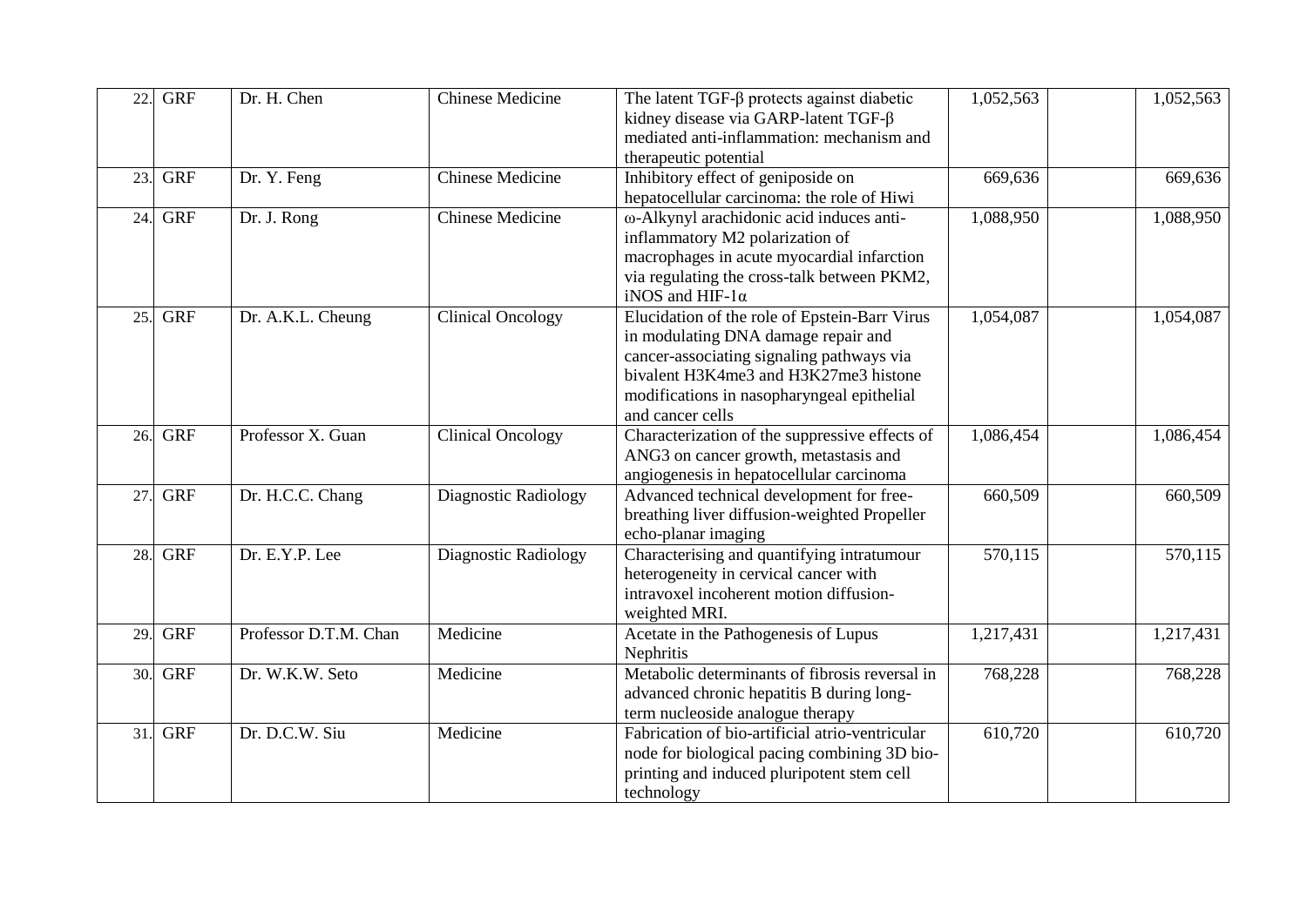| 32. | <b>GRF</b> | Professor S.C.W. Tang | Medicine                   | Role of kallistatin in $Wnt/\beta$ -catenin signaling<br>during renal fibrosis      | 1,098,800 | 1,098,800 |
|-----|------------|-----------------------|----------------------------|-------------------------------------------------------------------------------------|-----------|-----------|
| 33. | <b>GRF</b> | Professor A. Xu       | Medicine                   | Fibroblast growth factor-21 as an autocrine<br>regulator of browning and adaptive   | 1,247,772 | 1,247,772 |
|     |            |                       |                            | thermogenesis in subcutaneous adipose tissue                                        |           |           |
| 34. | <b>GRF</b> | Dr. H. Chen           | Microbiology               | Study on regulation of expression of EBV                                            | 1,029,084 | 1,029,084 |
|     |            |                       |                            | BARTs and function of BART LncRNAs in                                               |           |           |
|     |            |                       |                            | nasopharyngeal carcinoma cells                                                      |           |           |
| 35. | <b>GRF</b> | Dr. K.H. Kok          | Microbiology               | The role of ARRDC3 in the innate immune                                             | 1,037,690 | 1,037,690 |
|     |            |                       |                            | response to influenza A virus infection                                             |           |           |
| 36. | <b>GRF</b> | Dr. W. Deng           | Nursing                    | Role of IL-6/IL-6R $\alpha$ signaling activation in                                 | 864,408   | 864,408   |
|     |            |                       |                            | supporting persistent EBV infection in                                              |           |           |
|     |            |                       |                            | premalignant nasopharyngeal epithelial cells                                        |           |           |
| 37. | <b>GRF</b> | Professor E.H.Y. Ng   | Obstetrics and             | Understanding the regulatory mechanisms of                                          | 1,046,320 | 1,046,320 |
|     |            |                       | Gynaecology                | endometrial cells on activities of endometrial                                      |           |           |
|     |            |                       |                            | mesenchymal stem-like cells during                                                  |           |           |
|     |            |                       |                            | menstruation.                                                                       |           |           |
| 38. | <b>GRF</b> | Dr. Q. Lian           | Ophthalmology              | Regulation of mitochondrial transfer                                                | 856,080   | 856,080   |
|     |            |                       |                            | potency by Kif5b in mesenchymal stem cells                                          |           |           |
|     |            |                       |                            | to rescue mitochondrial dysfunction-                                                |           |           |
|     |            |                       |                            | provoked ganglion cell degeneration                                                 |           |           |
| 39. | <b>GRF</b> | Dr. J.P.Y. Cheung     | Orthopaedics and           | Defining indications for managing scoliosis                                         | 831,585   | 831,585   |
|     |            |                       | Traumatology               | using comparative outcomes and cost                                                 |           |           |
|     |            |                       |                            | analysis.                                                                           |           |           |
| 40. | <b>GRF</b> | Professor W.W. Lu     | Orthopaedics and           | Hydrogel-based tailored PRP; a non-invasive                                         | 675,647   | 675,647   |
|     |            |                       | Traumatology               | novel treatment for early onset osteoarthritis                                      |           |           |
| 41. | <b>GRF</b> | Dr. K.W.K. Yeung      | Orthopaedics and           | Development of magnesium-enriched                                                   | 675,647   | 675,647   |
|     |            |                       | Traumatology               | decellularized allogenic bone matrix for large<br>bone defect management            |           |           |
| 42. | <b>GRF</b> | Dr. W. Yang           | Paediatrics and            |                                                                                     | 1,016,800 | 1,016,800 |
|     |            |                       | <b>Adolescent Medicine</b> | Unravelling the genetic puzzle of systemic<br>lupus erythematosus (SLE) through     |           |           |
|     |            |                       |                            |                                                                                     |           |           |
|     |            |                       |                            | comprehensive analyses of genetic<br>association by functional annotation of genes, |           |           |
|     |            |                       |                            | variants, and genomic regions                                                       |           |           |
|     |            |                       |                            |                                                                                     |           |           |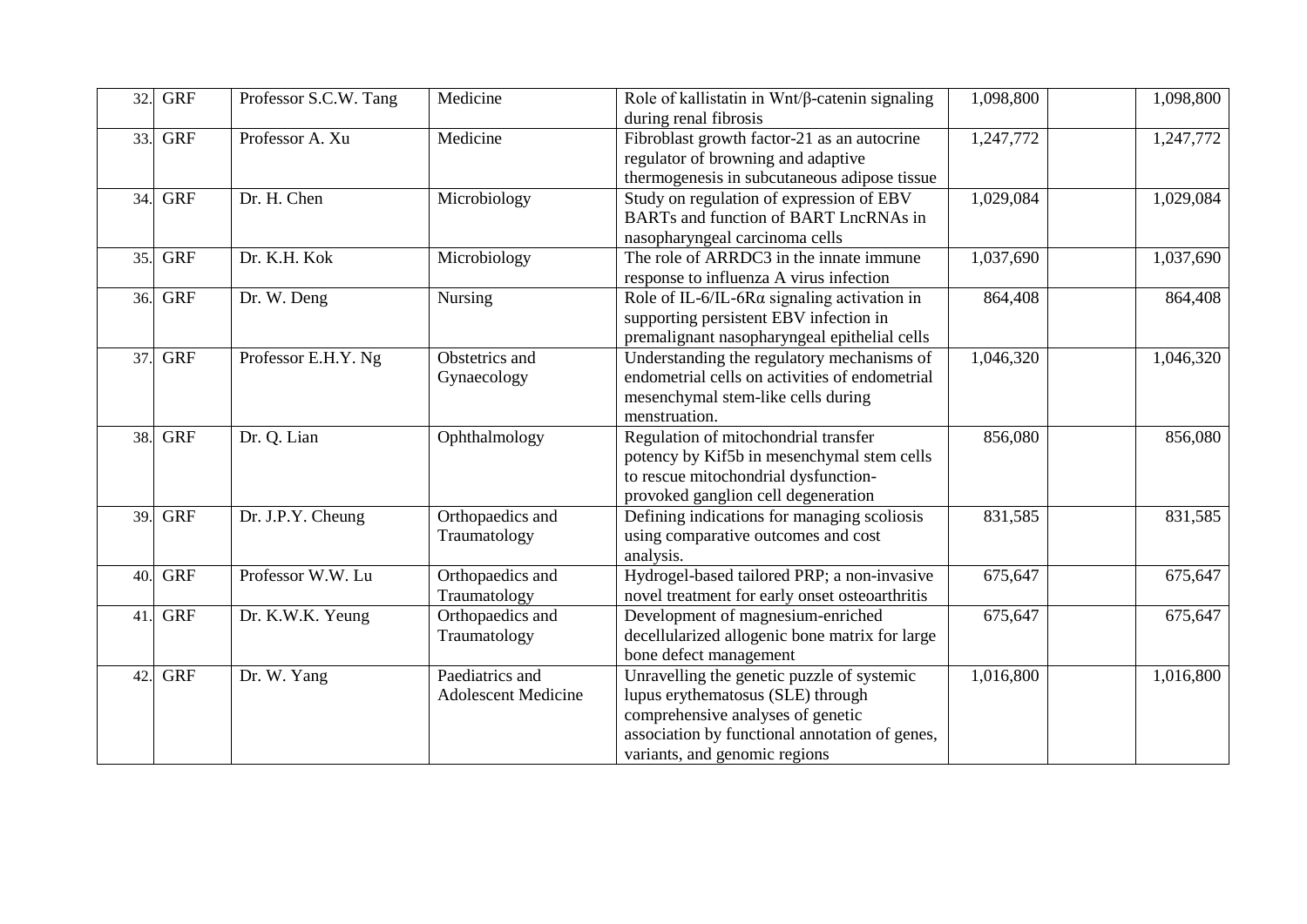| 43. | <b>GRF</b> | Professor C.W. Lam  | Pathology        | Regulatory signatures of two novel            | 713,958   |         | 713,958   |
|-----|------------|---------------------|------------------|-----------------------------------------------|-----------|---------|-----------|
|     |            |                     |                  | prognostic metabotypes of lung                |           |         |           |
|     |            |                     |                  | adenocarcinomas: integrated analysis of       |           |         |           |
|     |            |                     |                  | transcriptomics and metabonomics of           |           |         |           |
|     |            |                     |                  | malignant pleural effusions                   |           |         |           |
| 44. | <b>GRF</b> | Dr. C.L.R. Lo       | Pathology        | Clinical relevance and functional             | 987,178   |         | 987,178   |
|     |            |                     |                  | characterization of Cripto-1 in conferring    |           |         |           |
|     |            |                     |                  | stemness properties of hepatocellular         |           |         |           |
|     |            |                     |                  | carcinoma                                     |           |         |           |
| 45. | <b>GRF</b> | Professor L. Lu     | Pathology        | The Role of interleukin-17 in the             | 1,158,650 |         | 1,158,650 |
|     |            |                     |                  | pathogenesis of experimental Sjögren's        |           |         |           |
|     |            |                     |                  | syndrome                                      |           |         |           |
| 46. | <b>GRF</b> | Professor I.O.L. Ng | Pathology        | The role of RalA GTPase and its regulator     | 886,420   |         | 886,420   |
|     |            |                     |                  | RalGAP in liver cancer                        |           |         |           |
| 47. | <b>GRF</b> | Dr. J.W.P. Yam      | Pathology        | Exosomes released from nuclear Met            | 933,936   |         | 933,936   |
|     |            |                     |                  | expressing cells promote liver cancer         |           |         |           |
|     |            |                     |                  | metastasis and formation of lung              |           |         |           |
|     |            |                     |                  | premetastatic niche                           |           |         |           |
| 48. | <b>GRF</b> | Dr. H.H.N. Yan      | Pathology        | Characterization of gastric intestinal        | 1,445,733 |         | 1,445,733 |
|     |            |                     |                  | metaplasia and its role in gastric cancer     |           |         |           |
|     |            |                     |                  | progression                                   |           |         |           |
| 49. | <b>GRF</b> | Dr. C.M. Wong       | Pathology        | Deregulation and pathological implications of | 1,131,031 |         | 1,131,031 |
|     |            |                     |                  | RNA N6-adensoine methyltransferase            |           |         |           |
|     |            |                     |                  | METTL3 in liver carcinogenesis                |           |         |           |
| 50. | <b>GRF</b> | Dr. Y. Wang         | Pharmacology and | Timely resetting mitochondrial function by    | 1,355,707 |         | 1,355,707 |
|     |            |                     | Pharmacy         | SIRT1 in adipose tissue determines the pace   |           |         |           |
|     |            |                     |                  | of metabolic ageing in mice                   |           |         |           |
| 51. | <b>GRF</b> | Dr. M.P. Wong       | Pathology        | The role and mechanisms of CaMK2A/SOX2        | 1,245,532 |         | 1,245,532 |
|     |            |                     |                  | coupling in tumor initiating cells regulation |           |         |           |
|     |            |                     |                  | and drug resistance in non-small cell lung    |           |         |           |
|     |            |                     |                  | cancer                                        |           |         |           |
| 52. | <b>GRF</b> | Dr. C.C.L. Wong     | Pathology        | Clinical significance and metabolic roles of  | 883,035   |         | 883,035   |
|     |            |                     |                  | methylenetetrahydrofolate dehydrogenase 1-    |           |         |           |
|     |            |                     |                  | Like (MTHFD1L) in liver cancer                |           |         |           |
|     |            |                     |                  | development                                   |           |         |           |
| 53. | <b>ECS</b> | Dr. C.L. Cheung     | Pharmacology and | Metabolomic study of osteoporosis in          | 1,355,193 | 100,000 | 1,455,193 |
|     |            |                     | Pharmacy         | Southern Chinese                              |           |         |           |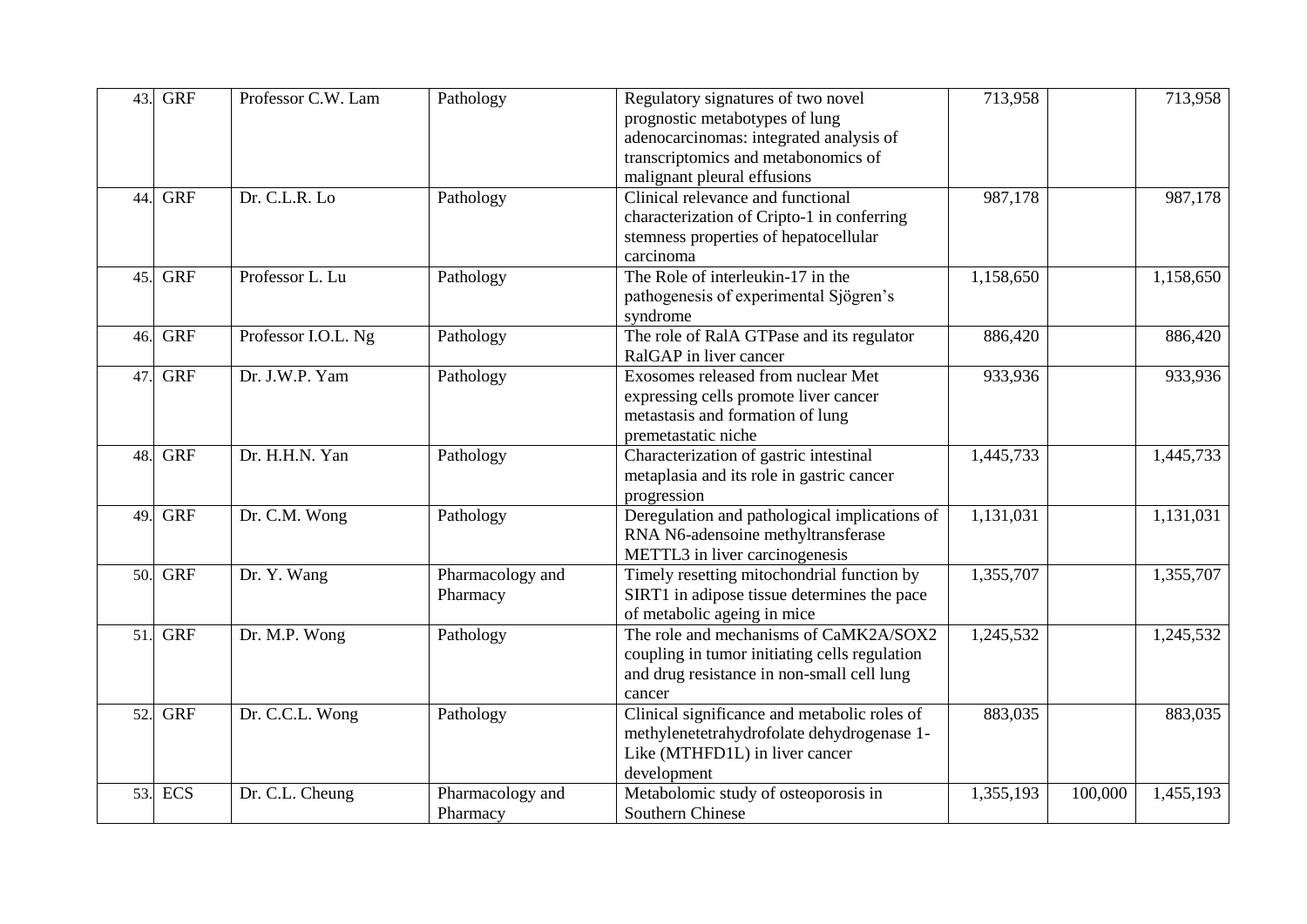| 54. | <b>GRF</b> | Dr. G.P.H. Leung | Pharmacology and     | Development of novel equilibrative              | 573,420   |        | 573,420   |
|-----|------------|------------------|----------------------|-------------------------------------------------|-----------|--------|-----------|
|     |            |                  | Pharmacy             | nucleoside transporter-2 inhibitor and its      |           |        |           |
|     |            |                  |                      | application in studying the functions of        |           |        |           |
|     |            |                  |                      | equilibrative nucleoside transporter-2 in       |           |        |           |
|     |            |                  |                      | skeletal muscle                                 |           |        |           |
| 55. | <b>GRF</b> | Dr. E.H.C. Tang  | Pharmacology and     | Unexpected role of the telomere-associated      | 992,856   |        | 992,856   |
|     |            |                  | Pharmacy             | protein Rap1 in protecting against endothelial  |           |        |           |
|     |            |                  |                      | dysfunction                                     |           |        |           |
| 56. | <b>GRF</b> | Dr. K.F. Chung   | Psychiatry           | Cognitive behavioral therapy for insomnia as    | 696,124   |        | 696,124   |
|     |            |                  |                      | a transdiagnostic early intervention of mood    |           |        |           |
|     |            |                  |                      | disorders: A randomized controlled trial        |           |        |           |
|     | 57. ECS    | Dr. C.L.M. Hui   | Psychiatry           | Cognitive deterioration and its underlying      | 994,034   |        | 994,034   |
|     |            |                  |                      | neurobiological basis in predicting relapse of  |           |        |           |
|     |            |                  |                      | first-episode psychosis                         |           |        |           |
| 58. | <b>GRF</b> | Dr. H.M.E. Lee   | Psychiatry           | A 6-week double-blind randomized                | 765,364   |        | 765,364   |
|     |            |                  |                      | controlled trial of transcranial direct current |           |        |           |
|     |            |                  |                      | stimulation for cognitive enhancement in        |           |        |           |
|     |            |                  |                      | schizophrenia                                   |           |        |           |
| 59. | <b>ECS</b> | Dr. K.C.D. Chan  | <b>Public Health</b> | Learning safety in sport: Developing a          | 690,866   | 50,000 | 740,866   |
|     |            |                  |                      | theory-driven intervention for promoting        |           |        |           |
|     |            |                  |                      | sport injury prevention among secondary         |           |        |           |
|     |            |                  |                      | school students                                 |           |        |           |
| 60. | <b>GRF</b> | Dr. M.C.W. Chan  | <b>Public Health</b> | Mechanisms of lung injury caused by Middle      | 1,476,689 |        | 1,476,689 |
|     |            |                  |                      | East respiratory syndrome coronavirus           |           |        |           |
|     |            |                  |                      | (MERS-CoV) and SARS-CoV and potential           |           |        |           |
|     |            |                  |                      | therapeutic effects of mesenchymal stem cells   |           |        |           |
| 61. | <b>GRF</b> | Dr. S.M. Fong    | <b>Public Health</b> | Helping children with developmental             | 720,380   |        | 720,380   |
|     |            |                  |                      | coordination disorder (DCD): A randomized       |           |        |           |
|     |            |                  |                      | controlled trial                                |           |        |           |
| 62. | <b>GRF</b> | Dr. N. Jiang     | <b>Public Health</b> | Changing social norms around smoking: A         | 591,326   |        | 591,326   |
|     |            |                  |                      | cluster randomized controlled trial to address  |           |        |           |
|     |            |                  |                      | tobacco use among adolescents in Hong           |           |        |           |
|     |            |                  |                      | Kong                                            |           |        |           |
| 63. | <b>GRF</b> | Dr. M.Y. Ni      | Public Health        | Role of childhood neglect in common mental      | 599,228   |        | 599,228   |
|     |            |                  |                      | disorders: A sibling study nested in a          |           |        |           |
|     |            |                  |                      | population-based cohort                         |           |        |           |